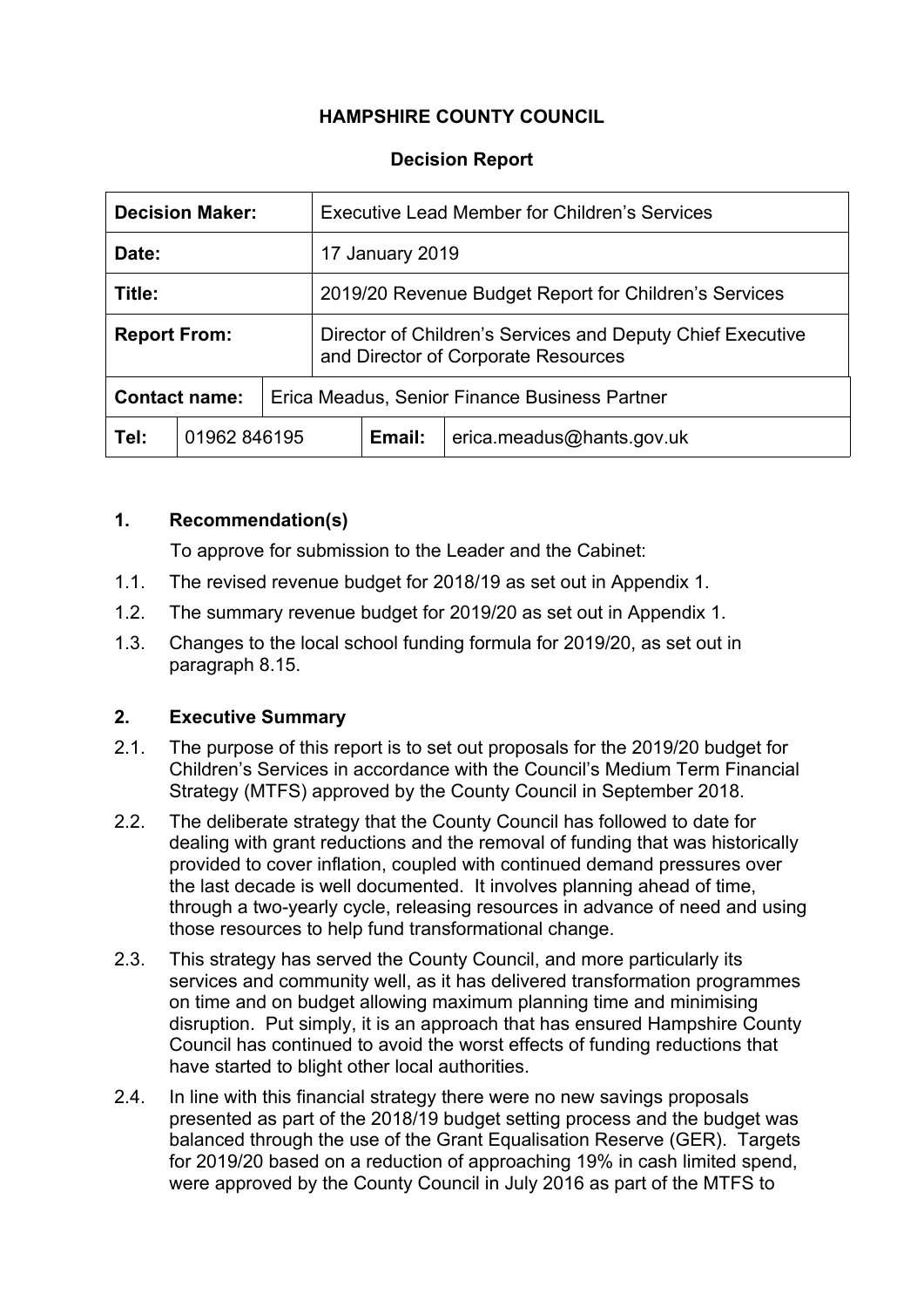2020. Proposals to meet these targets were approved by Executive Members, Cabinet and County Council in October and November 2017 and are being implemented through the Transformation to 2019 (Tt2019) Programme.

- 2.5. The report also provides an update on the financial position for the current year. Overall the outturn forecast for the Department for 2018/19 is a budget over spend of £11.6m on the schools budget, largely due to high needs, as reported to School's Forum in December. In addition, there is an over spend of £1.8m on the non-schools budget as reported for the end of September, after agreed additional corporate funding. The over spend on the non-schools budget will be offset by departmental cost of change funding in order to effectively balance that element of the budget.
- 2.6. An additional funding allocation for the high needs block was announced by the DfE in December. For Hampshire this allocation was almost £3m for each of the next 2 years. In addition, School's Forum agreed in December to repeat the 0.5% transfer into high needs from the school's block to support this area of significant pressure.
- 2.7. The proposed budget for 2019/20 analysed by service is shown in Appendix 1.
- 2.8. This report seeks approval for submission to the Leader and Cabinet of the revised budget for 2018/19 and detailed service budgets for 2019/20 for Children's Services. The report has been prepared in consultation with the Executive Member and will be reviewed by the Children and Young People Select Committee. It will be reported to the Leader and Cabinet on 1 February 2019 to make final recommendations to County Council on 14 February 2019.

## **3. Context and Priorities**

- 3.1. The current financial strategy which the County Council operates works on the basis of a two year cycle of delivering change to release resources and close the anticipated budget gap. This provides the time and capacity to properly deliver major transformation programmes every two years, with deficits in the intervening years being met from the Grant Equalisation Reserve (GER) and with any early delivery of resources retained by departments to use for cost of change purposes or to cash flow delivery and offset service pressures. The model has served the authority well.
- 3.2. The County Council's strategy placed it in a very strong position to produce a 'steady state' budget for 2018/19 and safely implement the next phase of changes through the Transformation to 2019 (Tt2019) Programme to deliver savings totalling £140m.
- 3.3. The Tt2019 Programme is progressing well and to plan, but it is clear that bridging a further gap of £140m is extremely difficult and will take longer to achieve in order to avoid service disruption. The Chief Executive's report entitled Transformation to 2019 – Report No. 5 was presented to Cabinet in December 2018 and outlined the positive progress being made.
- 3.4. The anticipated delay in the delivery of some elements of the programme has been factored into our medium term planning to ensure that sufficient one-off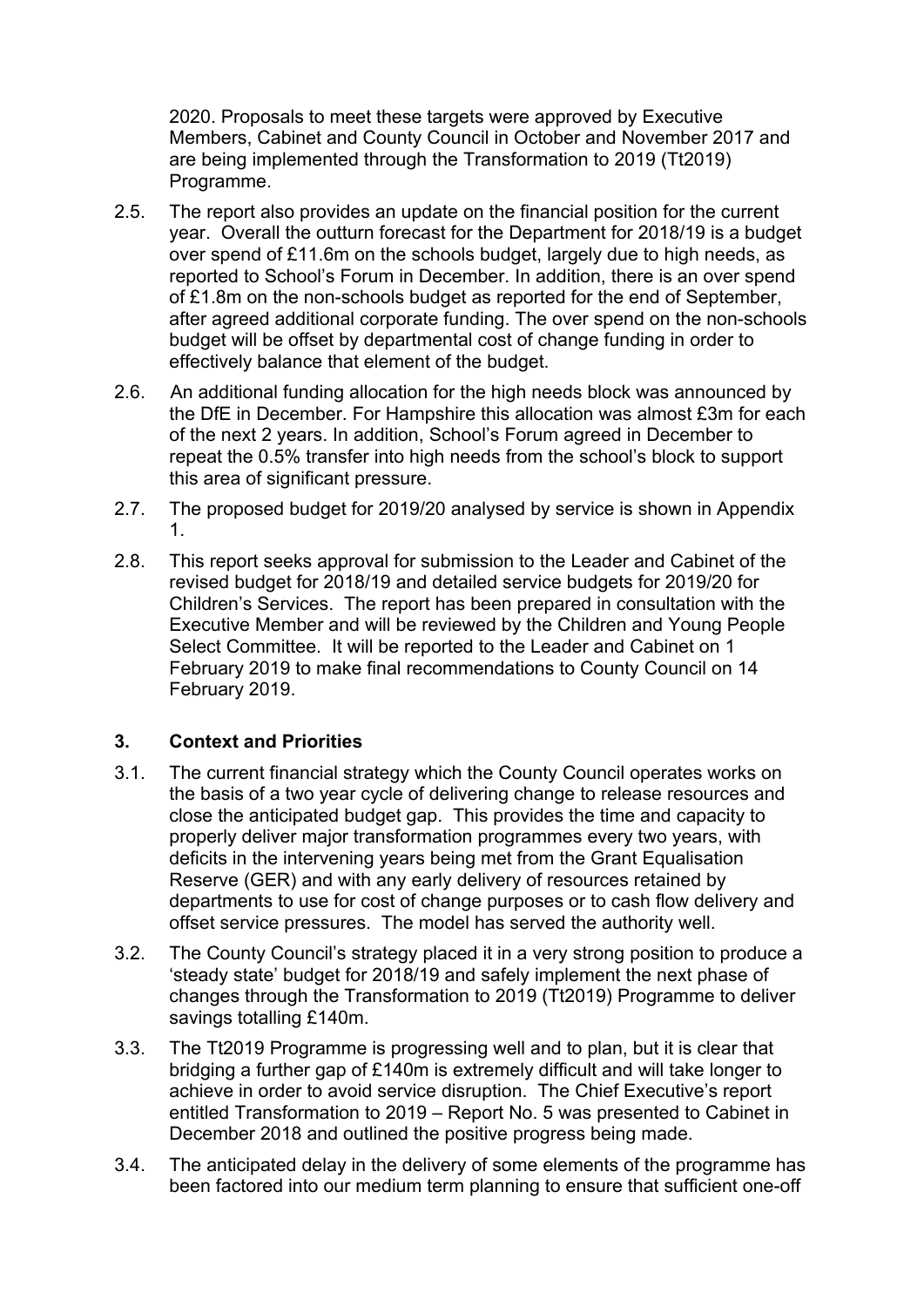funding exists both corporately and within departments to meet any potential gap over the period. Taking up to four years to safely deliver service changes rather than being driven to deliver within the two year financial target requires the careful use of reserves as part of our overall financial strategy and further emphasises the value of our reserves strategy.

- 3.5. Budget setting for 2019/20 will therefore be different in that the majority of decisions in respect of major changes to the budget were taken early. However other factors will still affect the budget, such as council tax decisions and inflation, but these will not be as significant as the transformation programme that has already been put in place.
- 3.6. The MTFS approved by the County Council in September 2018 flagged that the expectation was for minimal change to the provisional Local Government Finance Settlement for 2019/20, the final year of the Comprehensive Spending Review (CSR). However, it was acknowledged that the Budget in the autumn could potentially contain some additional information that could impact our planning assumptions.
- 3.7. In overall terms, the announcements in the Budget had very little impact on the revenue position reported in the MTFS, although there were some welcome announcements in respect of one off additional funding for both adults' and children's social care and for highways. Although this funding falls far short of the amount required and is only one off, it does however signal that some of the pressures on local government are being recognised by the Treasury and the hope is that this will feed through to further changes within next year's CSR.
- 3.8. The provisional Local Government Settlement announced on 13 December confirmed the grant figures for 2019/20 broadly in line with the four year settlement and there has been no change to the council tax thresholds, with the exception of the police precept. The other key elements of the provisional settlement were:
	- The County Council's Revenue Support Grant (RSG) was reduced to zero in 2019/20 as part of the original four year settlement. On top of this a further £1.6m was lost as a result of 'negative RSG' which reduced the top up grant from business rates. The Government has announced that there will be no 'negative RSG' in 2019/20 and this therefore represents a benefit of £1.6m to the County Council next year.
	- A £180m surplus from the business rates levy account will be distributed pro rata to the Settlement Funding Assessment (SFA) which is a proxy for the relative need of each local authority - the County Council's allocation is £1.8m.
	- The continuation of 100% pilots in Devolution Deal Areas and fifteen 75% business rates retention pilots. Hampshire County Council's bid was unsuccessful but Portsmouth, Southampton and the Isle of Wight have had their existing pilot extended, albeit at a lower retention level (2018/19 was 100% retention).
	- £20m has been added to the settlement to maintain the New Home Bonus (NHB) baseline at 0.4% (only growth in new homes above this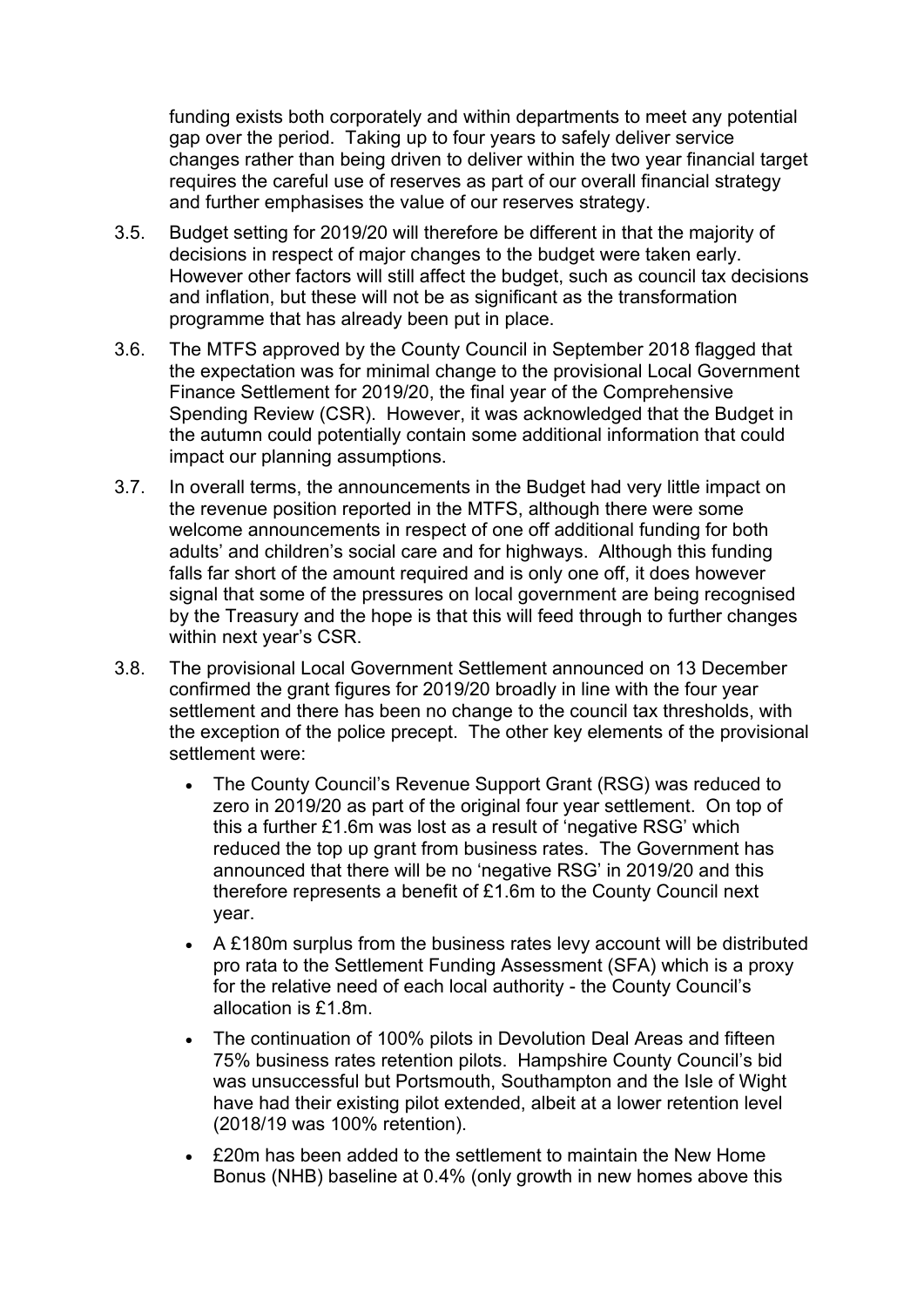baseline level attract the NHB). Hampshire will receive approaching £4.9m from the NHB and this is already factored into the MTFS for next year.

- The provisional settlement confirmed the allocations of adult social care funding announced in the Budget but the Green Paper for adult social care which was originally due to be published in summer 2018 has been delayed further until next year.
- 3.9. Children's Services has been developing its service plans and budgets for 2019/20 and future years in keeping with the County Council's priorities and the key issues, challenges and priorities for the Department are set out below.

## **4. Departmental Challenges and Priorities**

- 4.1. The department's priorities were set out in previous budget review processes and remain as follows:
	- Ensure a safe and effective social care system that continues to manage the risks between protecting and caring for the most vulnerable children and providing support to families in need;
	- Ensure sufficient capacity to lead, challenge and improve the school system to help ensure improved outcomes for all but particularly more vulnerable groups;
	- Tightly target limited resources according to the needs of children whether that be support to children and families or to schools;
	- Secure targeted and co-ordinated early help provision where it demonstrably reduces escalation of need;
	- Sustain and develop high quality and financially competitive sold services when doing so contributes to our responsibilities to Hampshire;
	- Maximise the opportunities to create efficiencies and maintain and enhance services through partnership arrangements.
- 4.2. These principles have served the Department and the County Council and partners well in shaping the budget review process to meet the transformation programme requirements. The principles provide focus on the essence of the Department's work in terms of its statutory duties to safeguard children and sustaining the role of the local education authority especially with regard to securing the best performance of schools in order that children's optimal outcomes can be achieved. These principles also ensure that a careful strategic approach is taken to future trading opportunities which help maintain capacity and an appropriate contribution to fixed and overheads costs of the Department.
- 4.3. With regard to the provision of social care services, performance remains one of the strongest nationally although the financial pressures generated by the increases in vulnerable children needing to be 'looked after' continue to dominate our thinking with regard to both service and financial strategies.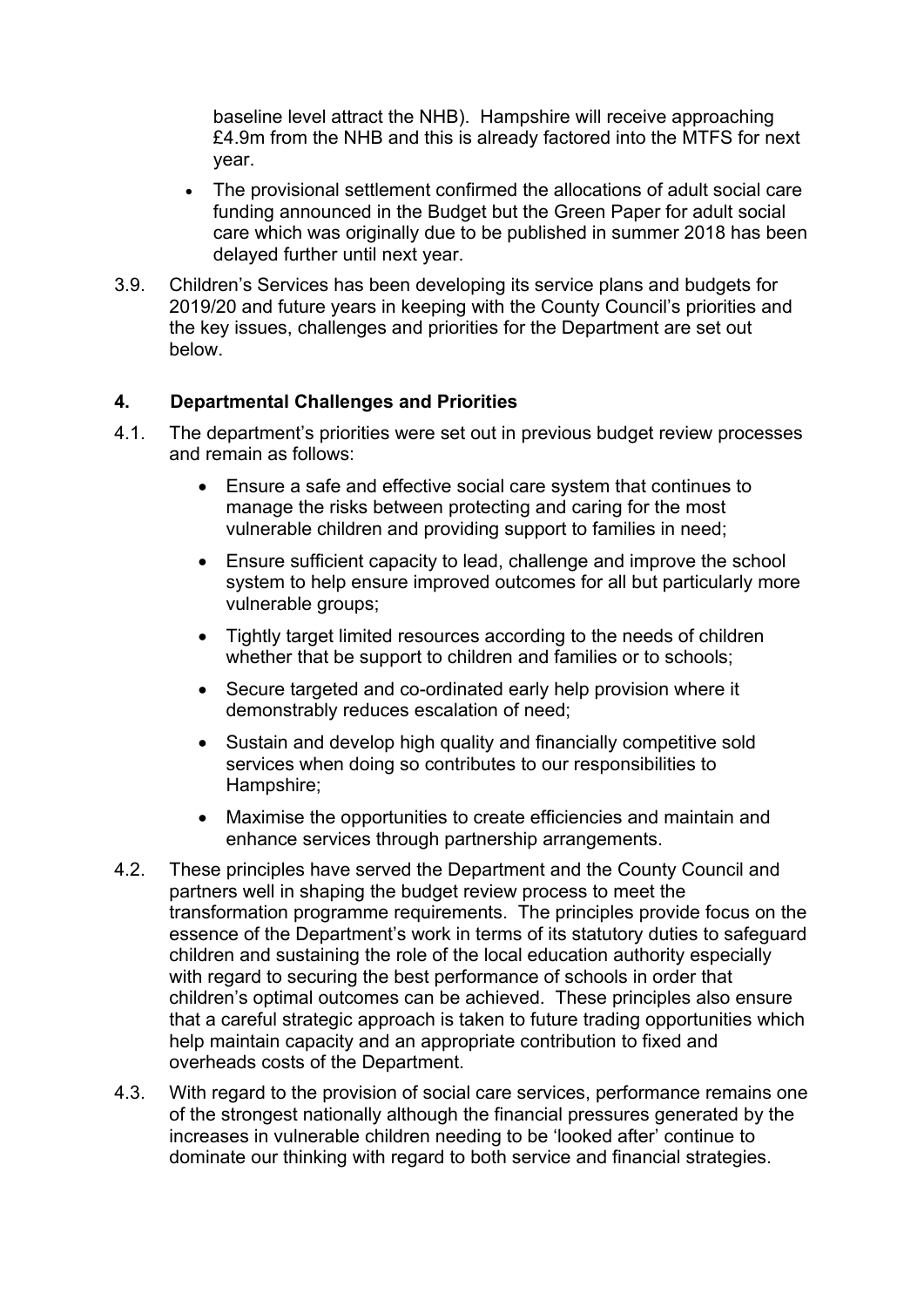4.4. In terms of Hampshire's role as an education authority, the other key pillar of the department's strategic direction, the quality of our planning, support and intervention with schools remains high. These strengths are important for the reputation of the County Council as well as the outcomes for the individual children. They are also achieved through a particularly mature and responsive relationship between the School's Forum and the local authority. This relationship remains critical as the Department's and the schools' budgets become further restricted.

The most significant partnership arrangement, aside from the composite arrangement with the Hampshire family of schools, remains the Council's partnership with the Isle of Wight Council for the delivery of children's services. In addition, Children's Services are a Department for Education (DfE) Improvement Advisor, supporting Torbay Council and Buckinghamshire (longer term). As a DfE 'Partner in Practice', Children's Services continue to offer time limited support to the region which includes shorter term improvement work with other authorities.

#### **Children in Care**

- 4.5. Both nationally and locally pressures relating to the costs (and numbers) of children looked after continue to grow. A number of high profile child deaths nationally and a mix of other factors such as greater awareness of child sexual exploitation, online child exploitation, county lines and the growth in unaccompanied asylum seekers has led to higher numbers of children in care both nationally and in Hampshire.
- 4.6. The number of children in the care of the local authority is never a static figure. Every week, indeed most days, children are coming into our care but equally as important, children leave our care. Every decision to take a child in to care is carefully considered and there is a 'triple lock' of accountable decision making through social workers, team managers and district managers. Children also leave care most days. Often this is because they have become 18 and are classified as 'care leavers' and will be entitled to ongoing financial and practical support from the local authority. As the number of children in care has grown so have the financial pressures relating to care leavers. Other children are adopted and some, particularly teenagers, return home or go to live with a family member under an arrangement such as a special guardianship order (which still has a cost associated).
- 4.7. At the end of November 2016 there were 1,404 children in care and at November 2017 that had increased by 10% to 1,549. As of September 2018, the number of children in the care had risen to 1,654, a further increase of 6%.
- 4.8. The continued rise in the number of Unaccompanied Asylum Seeking Children (UASC) has contributed to the overall rise in children becoming looked after by Hampshire. There are three groups of unaccompanied asylum seeking children: those who enter the UK illegally, those who enter according to the DUBS1 amendment and Syrian refugees who travel legally to the UK. Hampshire also continues to accept UASC under the National Transfer Scheme, whereby local authorities who have in excess of 0.07% of their child population as UASC, can transfer children to other local authorities. It is of note that some local authorities are slow in offering support to these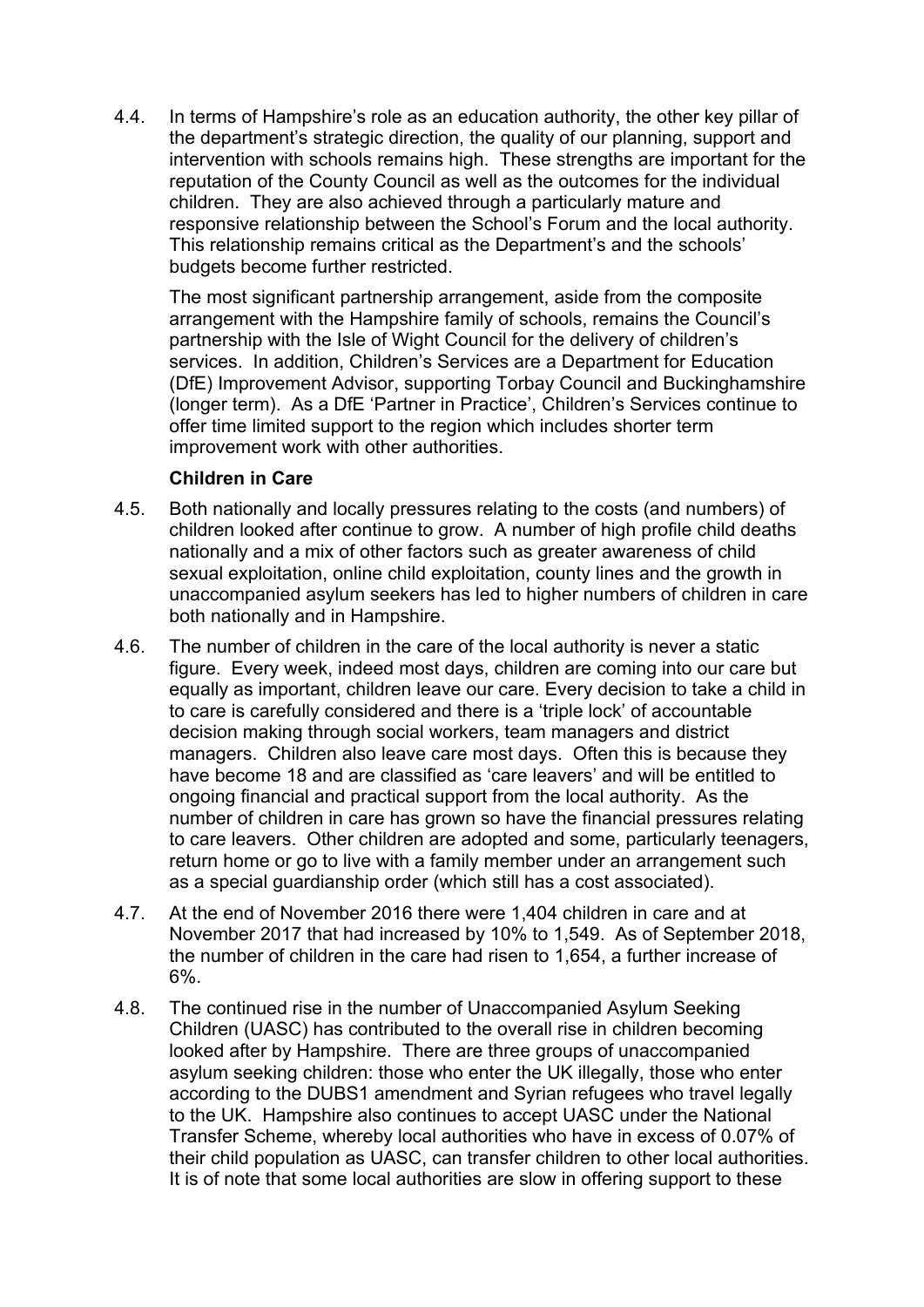children. These children become looked after children and are the responsibility of the Local Authority, but the implications are wide reaching and complex. The table below shows the continued rise in the numbers of UASC and as a percentage of the overall cohort of looked after children:

|                      | <b>Nov-17</b> | <b>Sep-18</b> | % Increase |
|----------------------|---------------|---------------|------------|
| <b>CLA excl UASC</b> | 1,440         | 1,516         | 5%         |
| <b>UASC</b>          | 109           | 138           | 26%        |
| Total                | 1,549         | 1,654         | 6%         |

The funding arrangements for UASC are inadequate, with the cost of care far outstripping the amount funded by central government. Research undertaken by the Association of Directors of Children's Services (ADCS) and our own research, estimates the shortfall to be in the region of 40% of the actual cost per child. Based on our current 138 unaccompanied children, this equates to a shortfall of £2.8m.

- 4.9. In terms of the overall rise in children in care, if the number of new UASC is removed from the September 2018 1,654 figure, then the actual percentage rise is 5%, very much in line with the national figure of 4%. Nationally, demand continues to outstrip the supply of placements, and the costs of placements are still rising significantly.
- 4.10. Given that the national number of children in care has increased incrementally and significantly over the last nine years, it should not be a surprise that nationally as well, demand has outstripped supply and that prices in the independent placements sector have risen. Significant effort and intelligence has been applied to reducing the costs of contracts with the independent sector through Hampshire's placement commissioning team.
- 4.11 This is an area of significant risk to Hampshire with the surrounding cities being major entry points into the UK. In addition, the government funding for those becoming care leavers is reduced further with many having no recourse to public funds which adds to our costs.
- 4.12 The percentage increase in leaving care UASC has been significant over this period as shown in the table below.

|                           | <b>Nov-17</b> | Sep-18 | % increase |
|---------------------------|---------------|--------|------------|
| <b>Numbers:</b>           |               |        |            |
| Leaving care UASC         | 68            | 93     | 37%        |
| Leaving care non-UASC     | 562           | 574    | 2%         |
| <b>Total leaving care</b> | 630           | 667    | 6%         |

4.13 Given the pressures nationally, a key strand of work that is ongoing is to safely reduce the number of children in care, through Hampshire's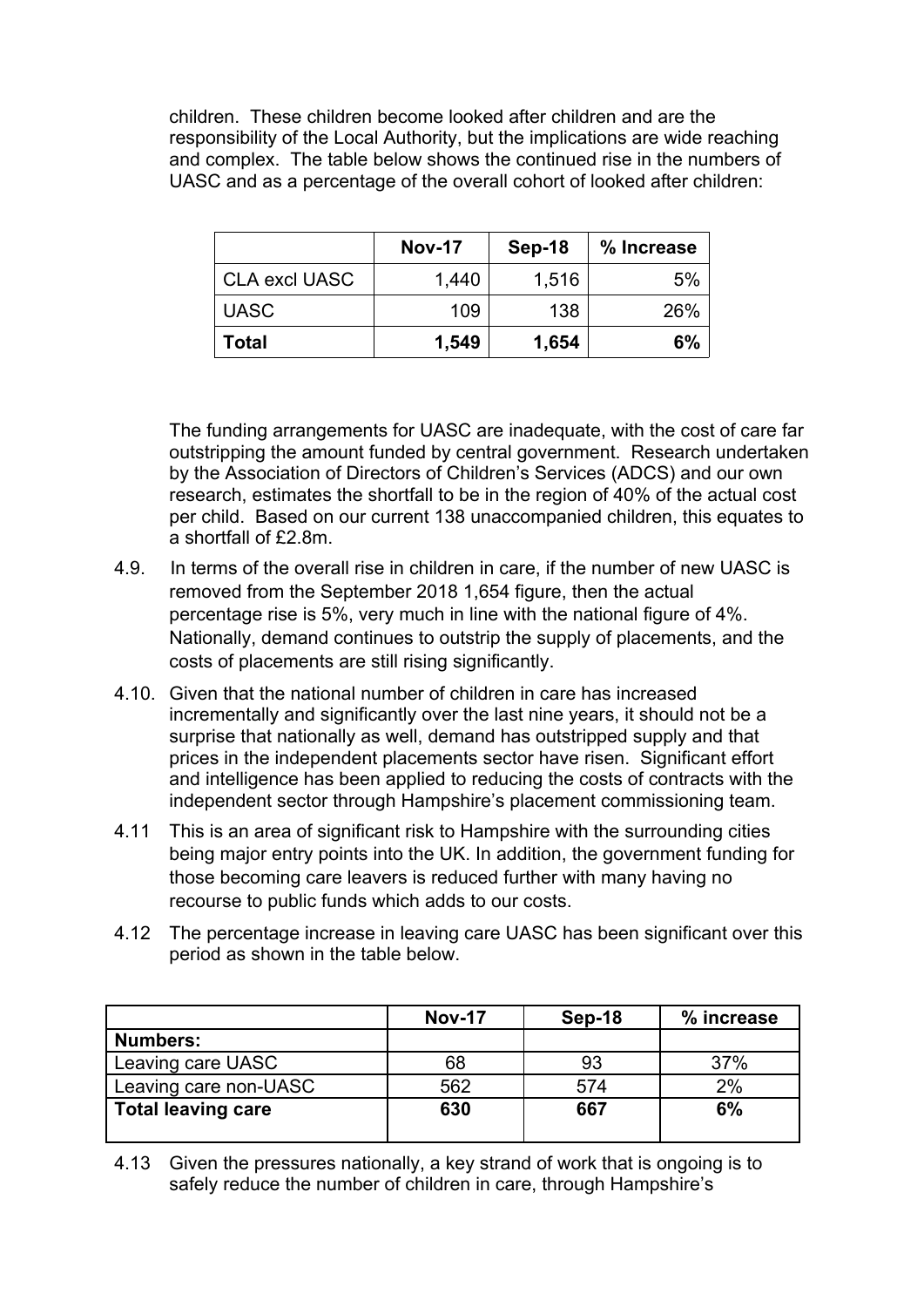involvement in the DfE's Partners in Practice programme. The DfE initially selected 7 of the top performing Children's Services departments to look at delivering children's social care services radically differently. This is a four year programme from 2016 - 2020, and Children's Services has embarked on an ambitious programme to redesign the operating model predicated on the following principles:

- Working in multi-disciplinary teams to deliver family focussed interventions to children and families at the time they need it;
- A social work led, integrated, multi-disciplinary service, from the front door through to specialist services;
- Reunifying children home, where it is safe and appropriate to do so, as a central strand of our operating model;
- Children are supported by and within their own family/community wherever possible. Where children do come into care longer term their experience will be life changing for the better.
- 4.14 This programme significantly expands our work under the previous one year DfE funded innovations programme where we successfully delivered a pilot of a more family oriented set of interventions focused on parenting deficits and the presence of the 'toxic trio' (domestic abuse, parental substance misuse and parental mental health) whilst increasing capacity through the use of volunteers. The numbers of children coming into care plateaued whilst these pilots were in place and our new operating model is predicated on the same approach but on a whole system re-design to have greater impact on effecting change with vulnerable children and families.
- 4.15 To achieve a significant reduction in the identified teenage cohort of children coming into care, social workers need the capacity to increase the time and interventions they deliver with children and their families. To that end a £6.6m investment in social workers was required and has been previously agreed by Cabinet. Work is well underway to recruit to the additional social work posts.
- 4.16 However, given the size of the service and the fundamental changes required to the operating model, numbers of children coming into care will not reduce rapidly but over time. The Department therefore anticipates that there will be continuing pressures on CLA numbers and unit costs for children in care as well as for care leavers for some time. These will continue to be closely monitored.

## **Schools**

- 4.17 Financial pressures on schools continue to grow both at an individual school level and within the overall schools' budget.
- 4.18 The overall schools' budget is currently in deficit and this deficit will increase again this financial year with School's Forum agreeing for this to be carried forward into the budget for 2019/20. The pressure experienced in Hampshire is reflected in many other authorities and relates predominantly to demand led budgets funding pupils with high levels of additional need, where there are increasing numbers of pupils with Education, Health and Care (EHC) plans; and the result of extending this support for young people up to the age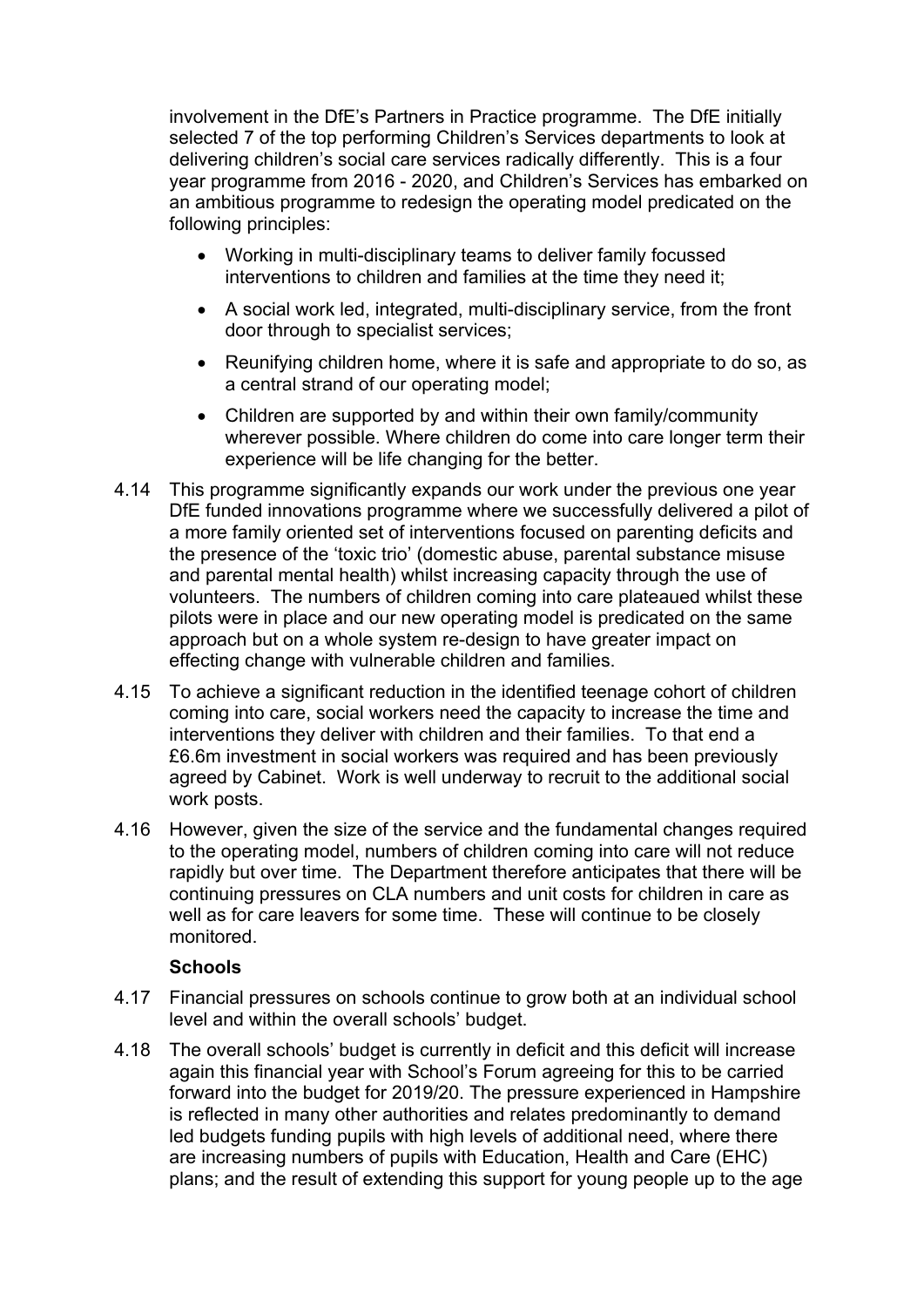of 25. Several options are being considered to reduce this pressure and create efficiencies which will go out to wider consultation where necessary before final decision. This consultation could include educational settings, parents and wider stakeholder groups as appropriate. For those options that would require wider consultation an equalities impact assessment will be produced to support any decision reports.

- 4.19 There is a small rise in the number of schools in deficit this year. Reasons for this vary and tailored support is being provided to individual schools facing financial difficulties along with appropriate challenge and intervention where required.
- 4.20 In September 2017, the DfE announced the introduction of a NFF for Schools, High Needs and the Central School Services blocks. The Government's intention remains that individual school budgets should ultimately be set based on a single national formula (a 'hard' funding formula), however, no timescales have been set. The DfE have recently announced that the arrangement where funding for schools will be calculated on a national basis and then passed to the local authority for allocation will continue for a further year to include 2020/21.
- 4.21 Following consultation with all schools, School's Forum made the decision to align the Hampshire formula with the National Funding Formula (NFF) as far as possible with proportional reductions to unit values to ensure affordability. This approach has enabled stability with a similar approach being adopted for 2019/20. A four week consultation was undertaken with all schools to seek views on a transfer of funding from the schools block to the high needs block to help meet pressures as a result of rising demand and to protect vulnerable children. A 0.5% transfer from the schools' block to the high needs block was agreed at School's Forum in December 2018.

#### **5 2018/19 Revenue Budget**

- 5.1 The cash limited budget for 2018/19 included the early achievement of Tt2019 proposals of £2.7m during the year. This and any further early delivery achieved during the year can be transferred to cost of change reserves and used to fund future transformational change or to cash flow delivery and offset service pressures.
- 5.2 Enhanced financial resilience reporting, which looks not only at the regular financial reporting but also at potential pressures in the system and the achievement of savings being delivered through transformation, has continued through periodic reports to the Corporate Management Team (CMT) and to Cabinet.
- 5.3 The expected outturn forecast for 2018/19 is a budget over spend of £11.6m on the schools budget, as reported to School's Forum in December, where the majority relates to high needs. There is also an over spend of £1.8m on the non-schools budget as reported for the end of September 2018, after receipt of the agreed corporate funding. The over spend on the non-schools budget is planned to be offset by funding from the cost of change reserve to effectively balance this budget.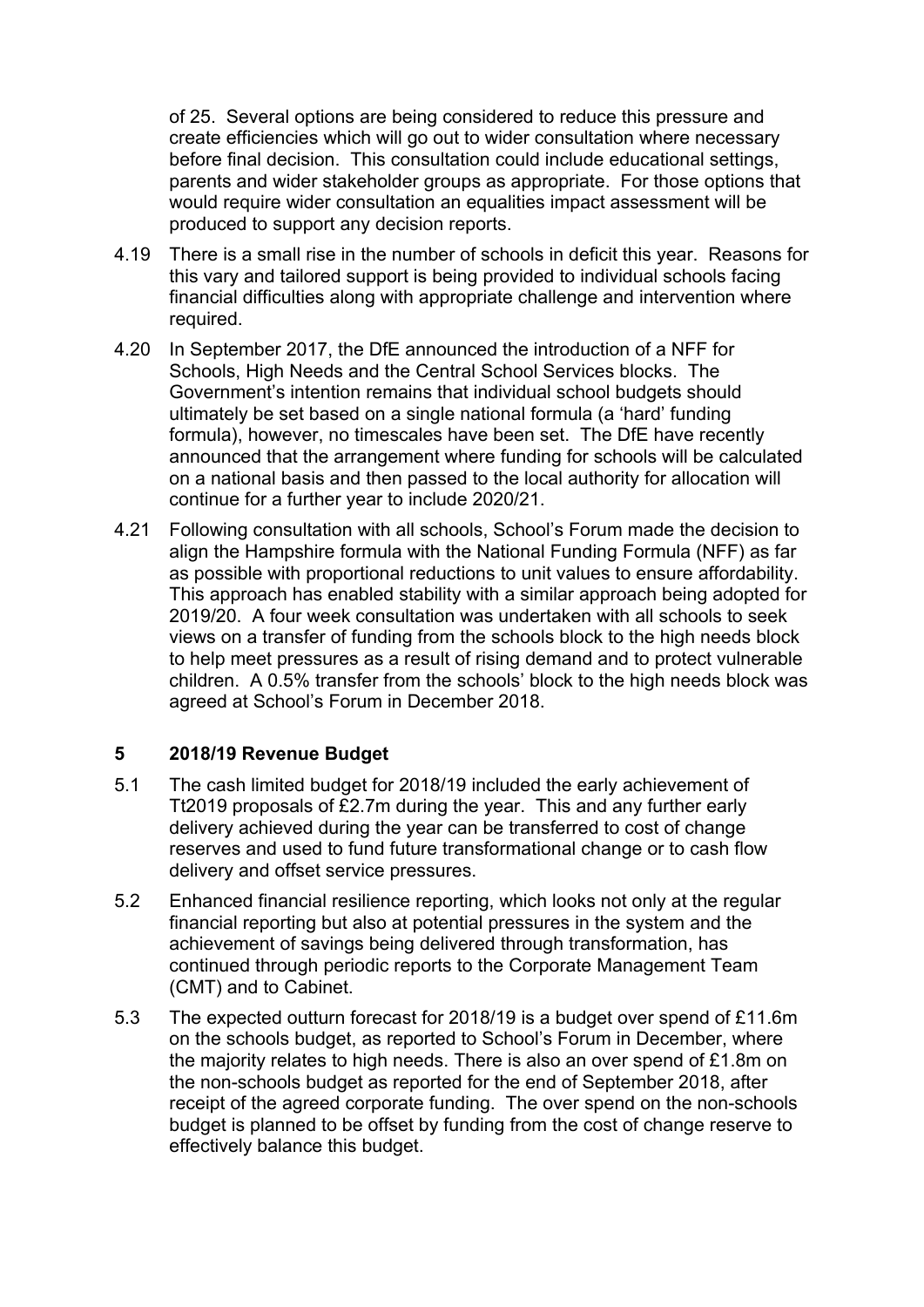- 5.4 The underlying pressure on the non-schools budget before the agreed corporate funding primarily relates to growth in CLA, including UASC.
- 5.5 There has been significant focus on CLA numbers and costs over recent years and trends for average costs, numbers and the mix of placement type have been tracked. Based on this analysis and tracking, additional corporate support has been agreed to address the pressures arising from this growth, originally using a base-line of December 2016, with a further financial modelling exercise being undertaken in April 2018, which led to increased corporate support.
- 5.6 The agreed increase in UASC has impacted on numbers in care. Costs relating to UASC placements are reclaimed from the Home Office, although a cap is applied, which means that the full costs are not necessarily recovered, see paragraph 4.8.
- 5.7 Other challenges faced by the Department relate to the supply of qualified social workers and an increase in the numbers of care leavers.
- 5.8 Further corporate support has been agreed to help alleviate the pressures being felt in these areas, which is already accounted for in the forecast pressure noted above.
- 5.9 Minimising the forecast pressure above relies on the success of a series of management actions. Children's Services have, for a long time only authorised essential spend. Such messages are being and will be continuously reinforced by senior managers.
- 5.10 As reported to Cabinet in October, the projections used to baseline corporate funding were based on a wide range of assumptions and predictions and given the volatile nature of these areas, a requirement to continue to monitor activity and spend closely was recognised.
- 5.11 As previously reported, the cost of change within Children's Services will be close to being exhausted before the end of the financial year.
- 5.12 In the schools' budget, the latest position as reported to School's Forum in December is an expected over spend of £11.6m in 2018/19. There are significant pressures in the High Needs Block, driven by increases in demand and complexity of need. There are significant overspends in a number of topup funding budgets, particularly placement costs for pupils in Independent and Non-maintained Special School placements.
- 5.13 An additional funding allocation was announced by the DfE in December and a transfer of funds equating to 0.5% of the Schools Block has been agreed by School's Forum to help meet these pressures in 2019/20. Several options are also being considered to reduce this pressure going forward.
- 5.14 The budget for Children's Services has been updated throughout the year and the revised budget is shown in Appendix 1.

#### **6 2019/20 Revenue Budget Pressures and Initiatives**

- 6.1 There are significant areas of pressure within the Children's Services budget.
- 6.2 The most volatile pressure relates to CLA, both in numbers and also in type. The department is monitoring this position very carefully and many of the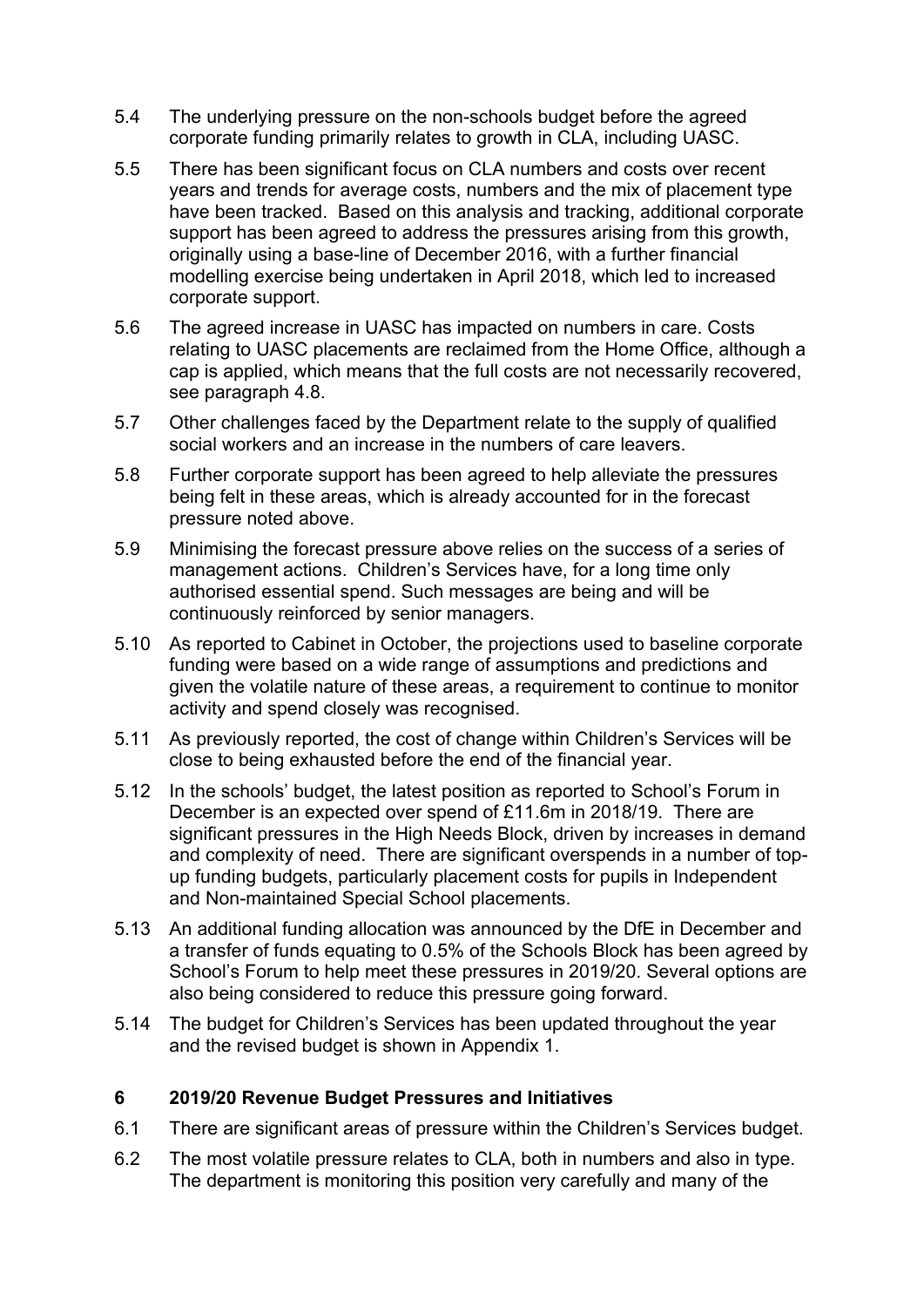Tt2019 actions, most notably the work to reduce the numbers of CLA after are aimed at reducing the financial risks around the need to make appropriate provision for this vulnerable group of children and young people.

6.3 The costs of agency social workers to cover for the short supply of qualified social workers are creating additional pressures. Agency recruitment is subject to approval at senior level and action is being taken to ensure that the use of agency staff is kept to an absolute minimum. Corporate support has been agreed in order to increase the number of social workers which will lead to a reduced caseload for teams. The outcome of this is to ensure that we retain our social workers and avoid the further use of agency staff. Various recruitment and alternative pathways to social work careers are being promoted. A Graduate Trainee Scheme to recruit social workers has been introduced and is progressing well, however, only a gradual reduction in agency social workers is planned as a result of this, to ensure that experienced staff are on hand to fully support the newly qualified staff. It is anticipated that the use of agency social workers will reduce later in 2019. The new Hampshire Agency, which is looking to address the resource issues over the longer term, should also improve the quality of those agency social workers we do use.

#### **7 2019/20 Revenue Savings Proposals**

- 7.1 The Department was given a savings target for 2019/20 of £30.1m which was approved by the County Council in July 2016 as part of the MTFS to 2020. Proposals to meet these targets were approved by Executive Members, Cabinet and County Council in October and November 2017 and have been developed through the Tt2019 Programme.
- 7.2 During the last year, the Department has been progressing the implementation of these proposals, which have been subject to regular reporting to Cabinet and CMT. It is now anticipated that full year savings of £14.7m will be achieved in 2019/20. The remaining target has been phased over an additional two years and is funded by corporate cash flow.
- 7.3 The main elements of the phased savings plan relate to:
	- £14.5m Transforming Social Care
	- £613,000 Home to School Transport
	- £350,000 Future Working
- 7.4 As Children's Services continues to experience growth in demand, transforming these key front line services is notoriously difficult and requires extra time for changes to be safely implemented without significant disruption to service users and their families.
- 7.5 Corporate financial support has already been factored in, both in year and continuing into 2019/20 to accommodate known cost pressures in terms of CLA and Home to School Transport (HTST). Containing and then reducing demand and thus cost in these two key areas is especially difficult, and whilst work programmes have been robustly planned a number of risks exist that need to be relentlessly managed. These include attracting and maintaining a higher number of social workers with an overall resource increase of 120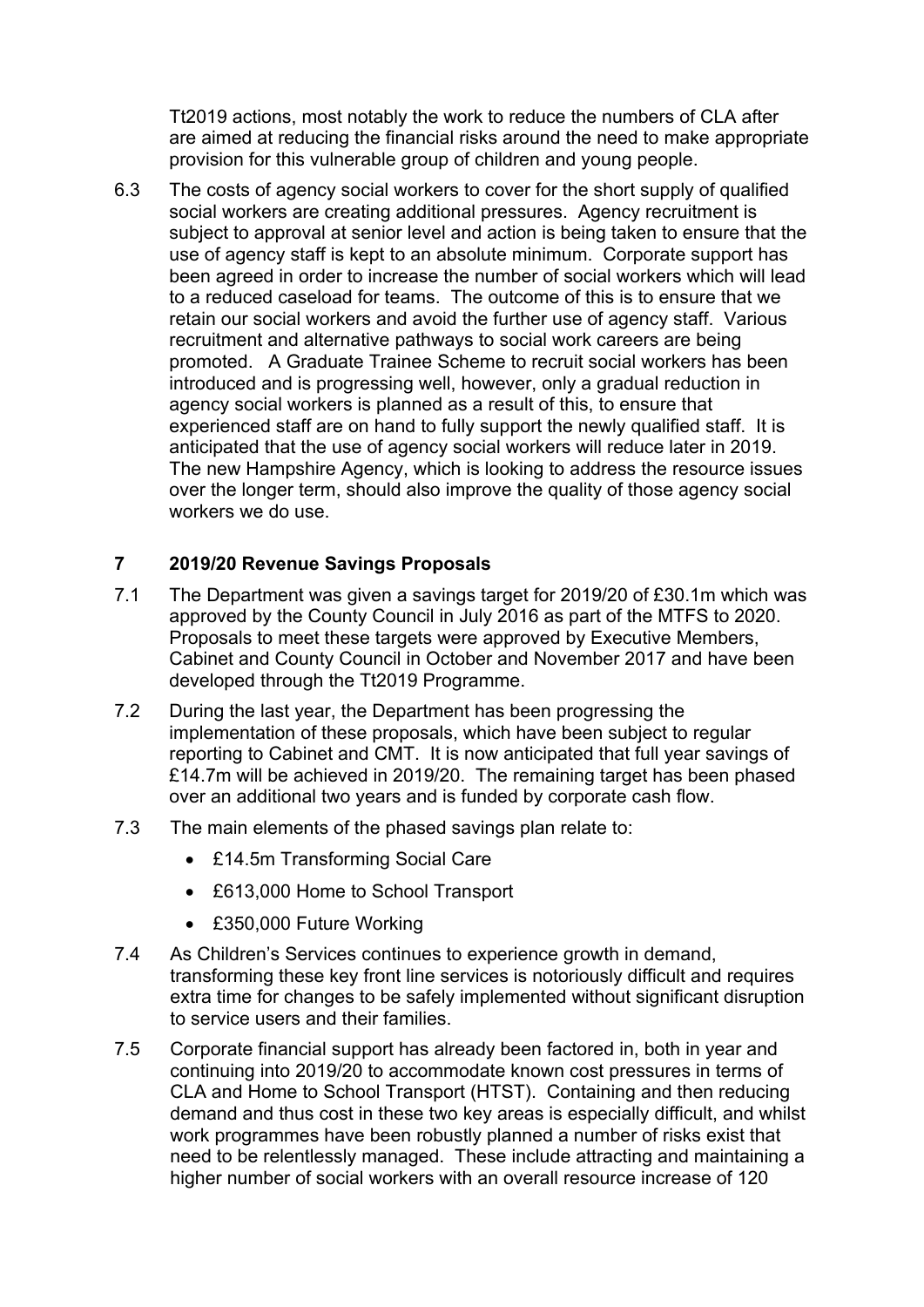being targeted over the next 1 - 2 years. The rurality of Hampshire does mean that our HTST costs will be significant. The cost of mainstream home to school transport (on a per pupil basis) was £62 for Hampshire compared with only £6 in Portsmouth and £12 in Southampton. The increase in high needs in young people will also significantly impact HTST costs.

- 7.6 Nationally, there is growing recognition that children's services are facing financial difficulties, and therefore safely removing £30m from the service, even over an extended four year programme period is especially difficult. Alongside demand challenges, the Department has also been managing or working with partners through a range of other key risks including Continuing Health Care funding with the NHS, the increasing budget challenges being faced by schools, the transition to a new IT Case Management system and Ofsted inspections this year that covered both Hampshire and the Isle of Wight.
- 7.7 Rigorous monitoring of the delivery of the programme will continue during 2019/20, to ensure that the Department is able to stay within its cash limited budget as set out in this report.
- 7.8 This early action in developing and implementing the savings programme for 2019/20 means that the County Council is in a strong position for setting a balanced budget in 2019/20 and that no new savings proposals will be considered as part of the budget setting process for the next financial year.

## **8 Schools Budget**

- 8.1 The latest forecast over spend for schools, a reported to School's Forum in December, is £11.6m in 2018/19. This is mainly due to a forecast overspend of £12.1m on the High Needs Block.
- 8.2 Pressures on the High Needs Block have mainly arisen due to significant increases in the number of pupils with additional needs. This is a pressure that is mirrored nationally and has been seen since the SEND Reforms in 2014. There are also increases in the amount of funding being provided for each pupil on average due to increasing levels of need. Both factors have created pressures on the top-up budgets for mainstream schools, special schools and Further Education (FE) plus significant pressure due to more pupils requiring placements in independent and non-maintained special schools.
- 8.3 The pressures on the High Needs budgets provide significant cause for concern for the current year's budget and future budget planning. This is a very similar picture to many other Local Authorities. Actions are being taken to address the pressures, however these are demand-led budgets so it is difficult to manage spending where demand is increasing year on year in terms of both volume and cost.
- 8.4 There is also a forecast over spend on the Central Provision for Maintained Schools, relating to redundancy and premature retirement costs for schools' staff which have arisen due to more schools restructuring and making savings.
- 8.5 Any year end over spend is usually met from the Dedicated Schools Grant (DSG) reserve, however the reserve was exhausted last year. The overall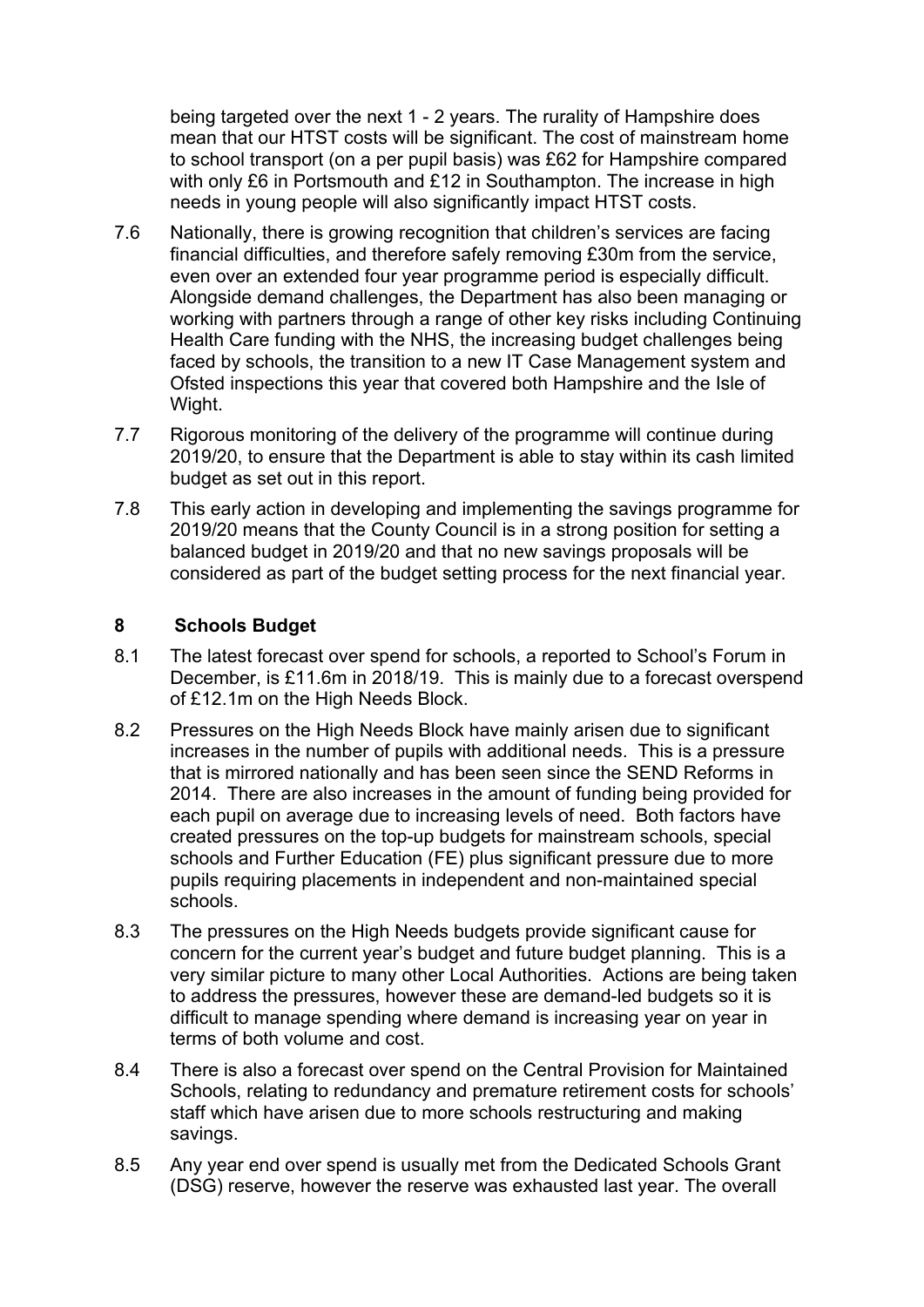deficit at the end of 2018/19 is expected to be £16.1m. This will be partly offset by the additional £3m high needs funding announced by the DfE in December 2018.

#### **Dedicated Schools Grant (DSG) 2019/20**

8.6 The DSG is allocated in four notional blocks - Schools Block, Early Years Block, High Needs Block and Central School Services Block. The school funding formula approach is that local authorities set the policies and allocations that are then applied to academies. Initial total notional allocations for 2019/20 have been received, as follows:

| <b>Block</b>                   | £'000   |
|--------------------------------|---------|
| Schools                        | 752,301 |
| <b>Early Years</b>             | 77,241  |
| <b>High Needs</b>              | 115,217 |
| <b>Central School Services</b> | 8,275   |
| Total                          | 953,034 |

- 8.7 The NFF, introduced for the Schools, High Needs and Central School Services blocks in 2018/19, included some transitional elements. These have been unwound for 2019/20, which has resulted in additional funding being received in each of the blocks. The High Needs Block also includes an additional allocation of £3m, which has been provided by the DfE to provide additional support to children and young people with special educational needs and disabilities.
- 8.8 The Pupil Premium level of funding for 2019/20 is detailed in the table below:

| <b>Premium</b>                           | <b>Basis</b>                                                                                                                                                           | 2019/20<br>£ per<br>annum |
|------------------------------------------|------------------------------------------------------------------------------------------------------------------------------------------------------------------------|---------------------------|
| Ever 6 FSM- Primary<br><b>Schools</b>    | Pupils in Year $R - 11$ eligible for FSM<br>according to the January census, or                                                                                        | £1,320                    |
| Ever 6 FSM - Secondary<br>Schools        | known to be eligible in any of the<br>previous 6 years census.                                                                                                         | £935                      |
| Looked After (LAC) / Post-<br><b>LAC</b> | Looked after for 1 day or more, or<br>adopted from care, or has left care<br>under a special guardianship order, a<br>residence order or a child arrangement<br>order. | £2,300                    |
| Service Family (Ever 6)                  | One parent serving/previously served<br>in Armed Forces; one parent died in<br>service and pupil receives relevant                                                     | £300                      |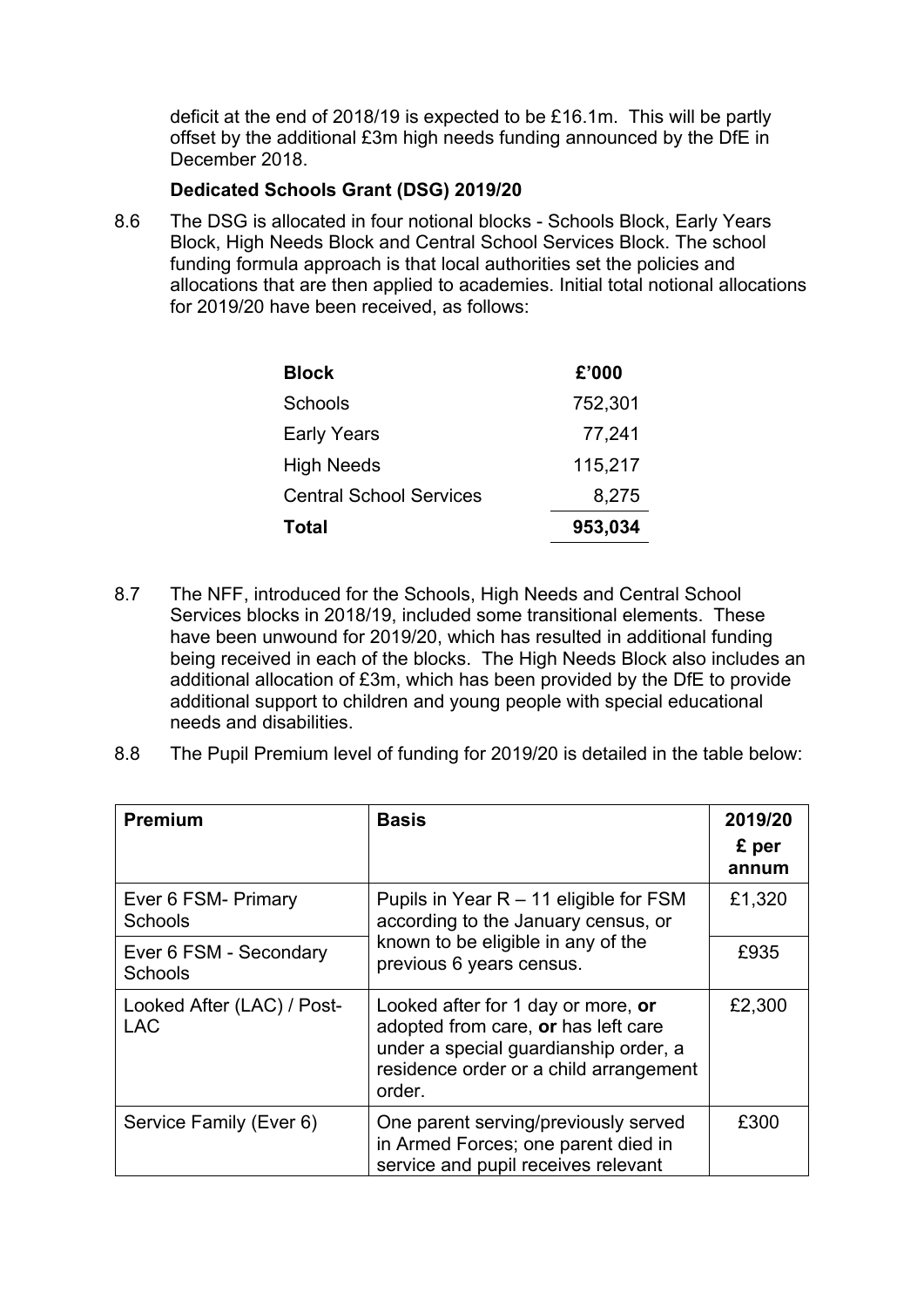|                                     | pension.                                                                                                                                                       |      |
|-------------------------------------|----------------------------------------------------------------------------------------------------------------------------------------------------------------|------|
| Literacy and numeracy<br>'catch up' | Year 7 pupils who have failed to reach<br>level 4 in reading and/or maths.                                                                                     | £500 |
| Early Years (3 & 4 year<br>olds)    | Looked after for 1 day or more<br>Adopted from care<br>Has left care under a special<br>guardianship order, a residence order<br>or a child arrangement order. | £302 |

\*FSM = Free School Meals

- 8.9 The DfE have confirmed the grant for universal infant free school meals (UIFSM) continues at a meal rate of £2.30 for the 2019 to 2020 academic year.
- 8.10 There is no change to the Music Grant for 2019/20 so this will stay at £1.689m. The Teachers Pay Grant and Free School Meals Supplementary Grant will also continue for financial year 2019/20.
- 8.11 The table below shows how the total schools budget managed by Children's Services is derived:

|                                                            | 2019/20<br>£'000 |
|------------------------------------------------------------|------------------|
| Dedicated Schools Grant (DSG) (incl. in year adjustments)  | 953,431          |
| Less recoupment (incl. Academies & FE colleges)            | (189, 203)       |
| Sub-total                                                  | 764,228          |
| Pupil Premium and other schools grant                      | 62,169           |
| <b>Music Grant</b>                                         | 1,689            |
| <b>Total schools budget managed by Children's Services</b> | 828,086          |

- 8.12 The following adjustments have been made to the DSG allocation as set out in paragraph 8.6:
	- Recoupment for academies and post 16 education providers (£189.203m).
	- For early years, figures are based on schools and early years census data from January 2018 and will be updated based on January 2019 and January 2020 census data, which is estimated to be an increase of £835,000.
	- A forecast reduction of £438,000 to the high needs allocation for the high needs import / export adjustment, to reflect cross border places.
- 8.13 The proposed budgets to be retained by the local authority are summarised below: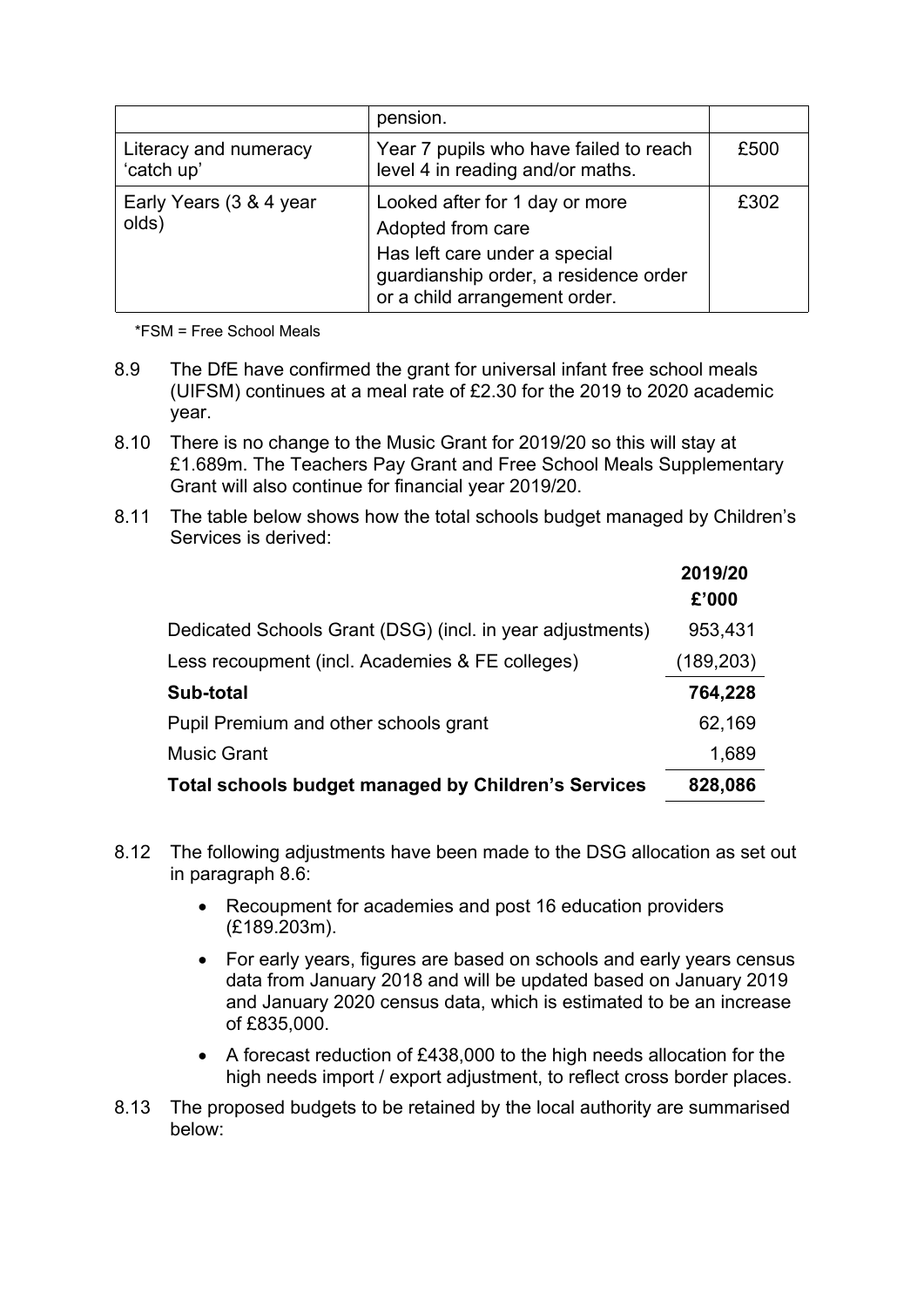| <b>Block</b>                   | <b>Budget</b><br>£'000 |
|--------------------------------|------------------------|
| Schools                        | 568,246                |
| <b>Early Years</b>             | 78,076                 |
| <b>High Needs</b>              | 109,631                |
| <b>Central School Services</b> | 8,275                  |
| <b>Total</b>                   | 764,228                |

- 8.14 On 12 December 2018 School's Forum considered the 2019/20 budget and agreed principles and policies to be applied in determining budget allocations.
- 8.15 There are minimal changes to the NFF for 2019/20, so School's Forum have agreed to the principles used in the 2018/19 local schools funding formula to be applied in 2019/20. This means the local formula will be based on the NFF, but there will be a proportional reduction to unit values to ensure affordability, except for the lump sum and sparsity which will remain at NFF values.
- 8.16 A consultation was undertaken with all mainstream schools regarding a transfer of funding from the Schools Block to the High Needs to help fund pressures. School's Forum considered the feedback in which 26% of primary and secondary schools responded.
- 8.17 The response indicated strong support (93%) for the transfer of funding from the Schools Block to the High Needs block.
- 8.18 School's Forum considered each option, regarding the percentage of the transfer, and decision in detail before drawing any conclusions. They recognised the need to try and make the best decision for all whilst noting that there is insufficient money in the system to achieve any true fairness in funding.
- 8.19 After much discussion, they agreed the 0.5% transfer of funding from the Schools Block to the High Needs Block (supported by 59% of schools who responded to the consultation).
- 8.20 On 16 January 2019 School's Forum will consider 2019/20 budget proposals based on current information. Confirmation of DSG figures to be paid to local authorities net of recoupment for existing academies will be made in March 2019.

## **9 Budget Summary 2019/20**

- 9.1 The budget update report presented to Cabinet in December included provisional cash limit guidelines for each department. The cash limit for Children's Services in that report was £958.7m (£802.1m schools and £156.6m non-schools) which was a £19.6m decrease on the previous year.
- 9.2 At that stage the cash limit guidelines did not include an allowance for the second year of the two year pay award covering the 2018/19 and 2019/20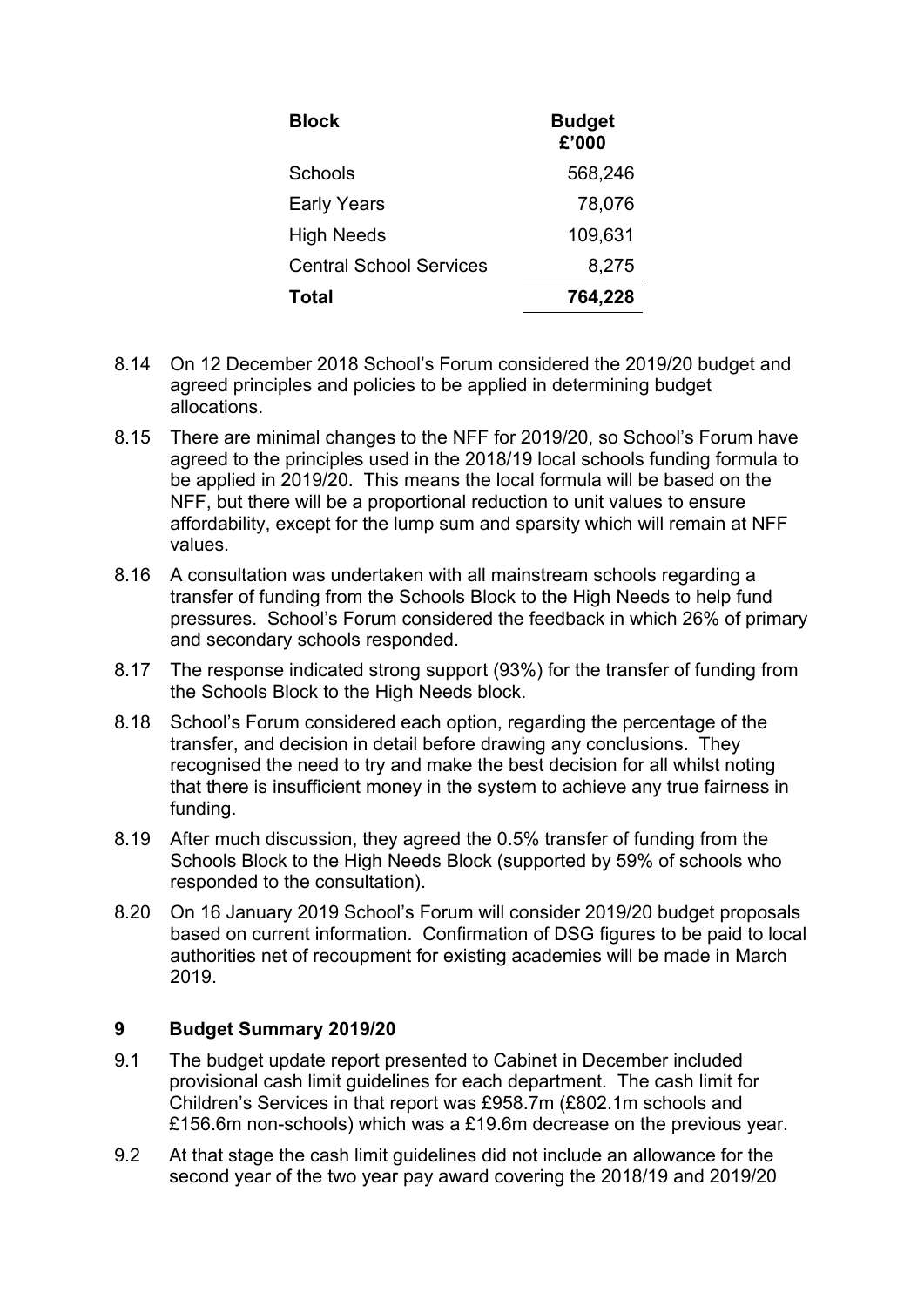financial years. However, the required allocations have now been finalised and have been added – full details will be included in the February budget setting report. For Children's Services this amount is £2.2m and increases the cash limit to £960.9m (£802.1m schools and £158.8m non-schools).

- 9.3 The cash limit has also been increased by £26.0m since the December budget update report to reflect:
	- Updated Dedicated Schools grant announcement on 17 December as detailed in section 8 (£26.0m).
- 9.4 Appendix 1 sets out a summary of the proposed budgets for the service activities provided by Children's Services for 2019/20 and show that these are within the cash limit, including provision for the 2019/20 pay award, set out above.
- 9.5 In addition to these cash limited items there are further budgets which fall under the responsibility of Children's Services, which are shown in the table below:

|                                               | 2019/20    |         |
|-----------------------------------------------|------------|---------|
|                                               | £'000      | £'000   |
| <b>Cash Limited Expenditure</b>               | 1,067,321  |         |
| Less Income (Other than Government Grants)    | (80, 474)  |         |
| <b>Net Cash Limited Expenditure</b>           |            | 986,847 |
| <b>Trading Units Net Deficit</b>              |            | 1,003   |
| <b>Less Government Grants:</b>                |            |         |
| Dedicated Schools Grant (DSG)                 | (764, 228) |         |
| <b>Pupil Premium and Other Schools Grants</b> | (62, 169)  |         |
| <b>Music Grant</b>                            | (1,689)    |         |
| <b>Phonics Grant</b>                          | (46)       |         |
| <b>Extended Rights to Free Travel</b>         | (526)      |         |
| Step up to Social Work                        | (237)      |         |
| Assessed & Supported Year in Employment       | (100)      |         |
| <b>Staying Put</b>                            | (432)      |         |
| Personal Advisor for Care Leavers to age 25   | (57)       |         |
| New Remand Framework Funding                  | (25)       |         |
| <b>Supporting Troubled Families Programme</b> | (627)      |         |
| Unaccompanied Asylum Seeking Children         | (5, 122)   |         |
| <b>Partners in Practice</b>                   | (620)      |         |
| School Improvement Monitoring and Brokering   | (1,734)    |         |
|                                               |            |         |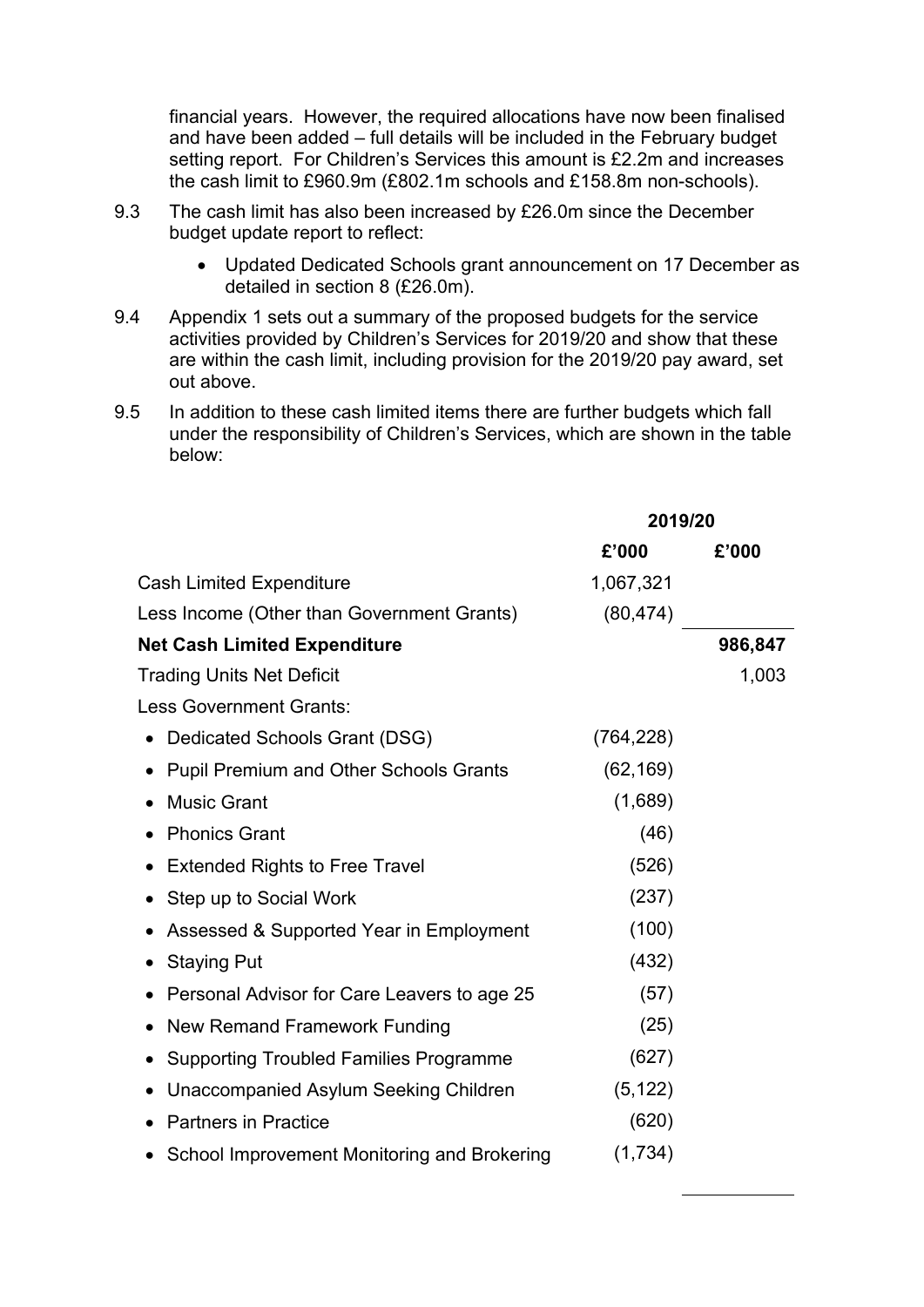| <b>Total Government Grants</b> | (837, 612) |
|--------------------------------|------------|
| <b>Total Net Expenditure</b>   | 150,238    |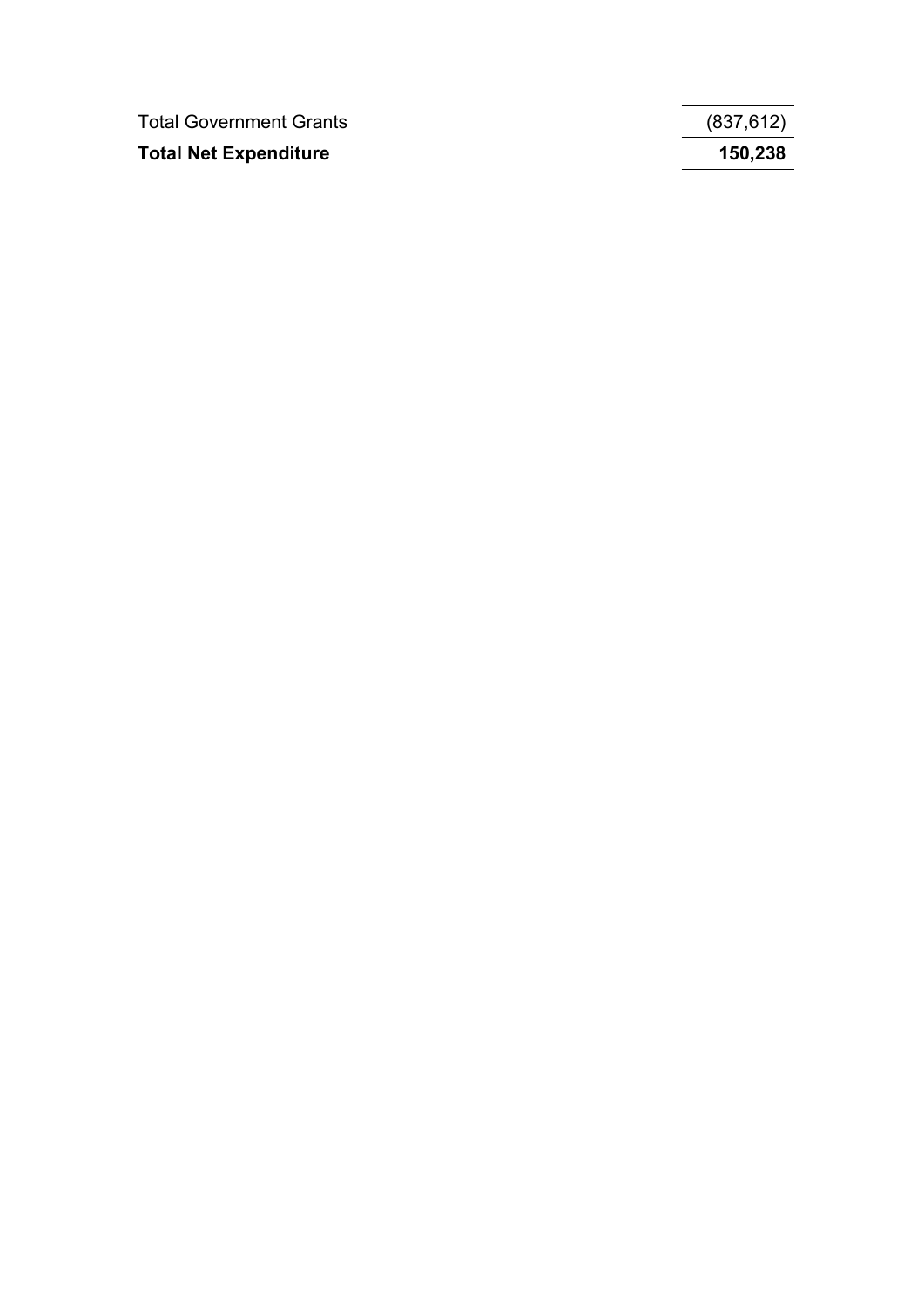## **CORPORATE OR LEGAL INFORMATION:**

#### **Links to the Strategic Plan**

| Hampshire maintains strong and sustainable economic growth<br>and prosperity: | Yes/Ne |
|-------------------------------------------------------------------------------|--------|
| People in Hampshire live safe, healthy and independent lives:                 | Yes/Ne |
| People in Hampshire enjoy a rich and diverse environment:                     | Yes/No |
| People in Hampshire enjoy being part of strong, inclusive<br>communities:     | Yes/No |

# **Other Significant Links**

| <b>Links to previous Member decisions:</b>                                                                                                                |                                                                  |
|-----------------------------------------------------------------------------------------------------------------------------------------------------------|------------------------------------------------------------------|
| Title                                                                                                                                                     | Date                                                             |
| Transformation to 2019 – Revenue Savings                                                                                                                  | 20 September 2017                                                |
| Proposals                                                                                                                                                 |                                                                  |
| (Executive Lead Member for Children's                                                                                                                     |                                                                  |
| Services)                                                                                                                                                 |                                                                  |
| https://democracy.hants.gov.uk/mgAi.aspx?l                                                                                                                |                                                                  |
| D=3767#mgDocuments                                                                                                                                        |                                                                  |
| Medium Term Financial Strategy Update and<br>Transformation to 2019 Savings Proposals<br>https://democracy.hants.gov.uk/mgAi.aspx?l<br>D=3194#mgDocuments | Cabinet - 16 October 2017<br>County Council - 2 November<br>2017 |
| Looking Ahead - Medium Term Financial                                                                                                                     | Cabinet - 18 June 2018                                           |
| Strategy                                                                                                                                                  | County Council - 20 September                                    |
| https://democracy.hants.gov.uk/ielssueDetail                                                                                                              | 2018                                                             |
| s.aspx?lld=10915&PlanId=0&Opt=3#AI8687                                                                                                                    |                                                                  |
| <b>Budget Setting and Provisional Cash Limits</b>                                                                                                         | 10 December 2018                                                 |
| 2019/20                                                                                                                                                   |                                                                  |
| (Cabinet)                                                                                                                                                 |                                                                  |
| http://democracy.hants.gov.uk/documents/s2                                                                                                                |                                                                  |
| 6900/Budget%20Report.pdf                                                                                                                                  |                                                                  |
|                                                                                                                                                           |                                                                  |

## **Section 100 D - Local Government Act 1972 - background documents**

**The following documents discuss facts or matters on which this report, or an important part of it, is based and have been relied upon to a material extent in the preparation of this report. (NB: the list excludes published works and any documents which disclose exempt or confidential information as defined in the Act.)** Document Location None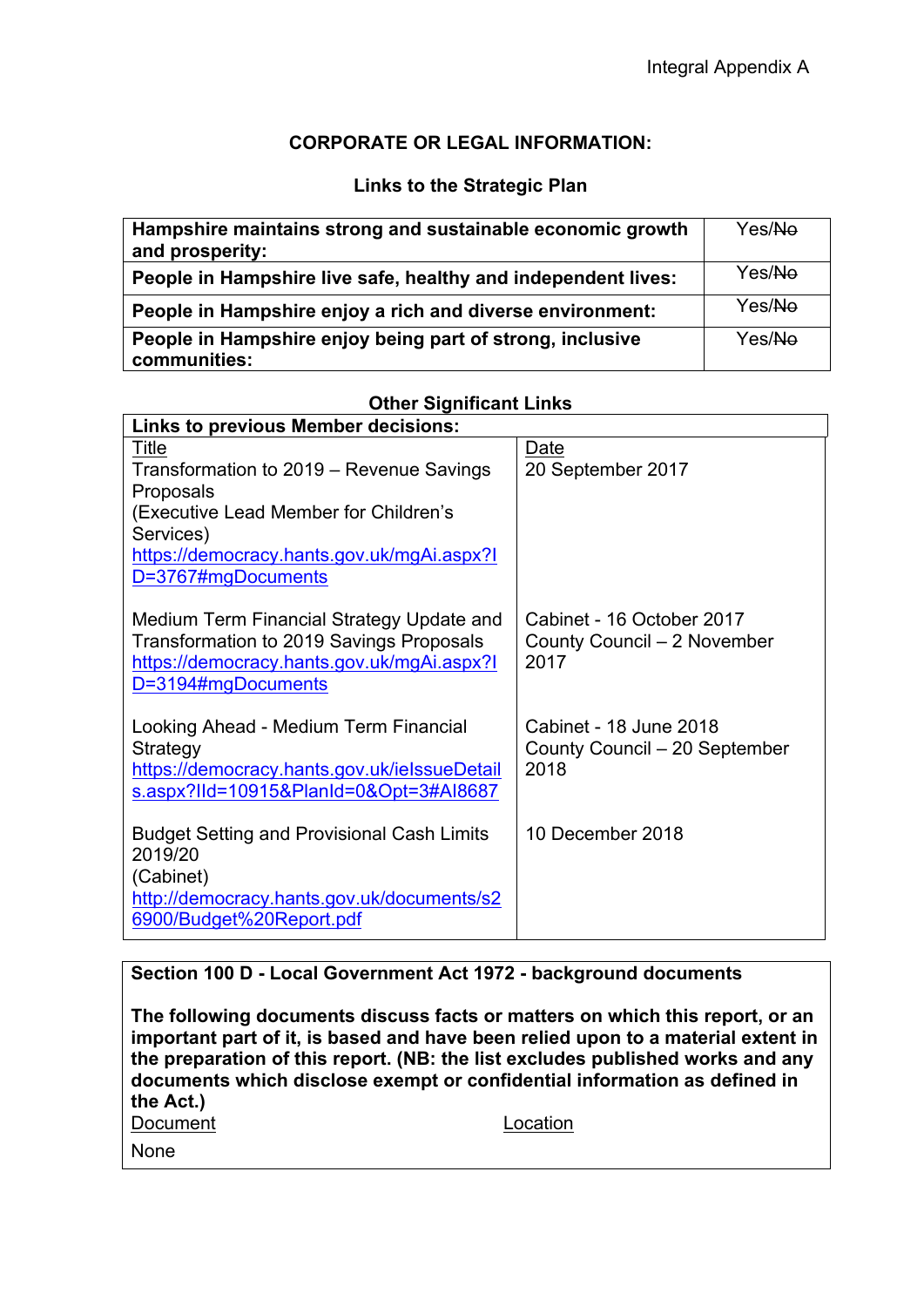# **IMPACT ASSESSMENTS:**

## **1. Equality Duty**

- 1.1 The County Council has a duty under Section 149 of the Equality Act 2010 ('the Act') to have due regard in the exercise of its functions to the need to:
	- Eliminate discrimination, harassment and victimisation and any other conduct prohibited under the Act;
	- Advance equality of opportunity between persons who share a relevant protected characteristic (age, disability, gender reassignment, pregnancy and maternity, race, religion or belief, gender and sexual orientation) and those who do not share it;
	- Foster good relations between persons who share a relevant protected characteristic and persons who do not share it.

#### **Due regard in this context involves having due regard in particular to:**

- a) The need to remove or minimise disadvantages suffered by persons sharing a relevant characteristic connected to that characteristic;
- b) Take steps to meet the needs of persons sharing a relevant protected characteristic different from the needs of persons who do not share it;
- c) Encourage persons sharing a relevant protected characteristic to participate in public life or in any other activity which participation by such persons is disproportionally low.

## 1.2 **Equalities Impact Assessment:**

The budget setting process for 2019/20 does not contain any proposals for major service changes which may have an equalities impact. Proposals for budget and service changes which are part of the Transformation to 2019 Programme were considered in detail as part of the approval process carried out in October and November 2017 and full details of the Equalities Impact Assessments relating to those changes can be found in Appendices 4 to 7 in the October Cabinet report linked below:

<https://democracy.hants.gov.uk/mgAi.aspx?ID=3194#mgDocuments>

## **2. Impact on Crime and Disorder:**

2.1 N/A

## **Climate Change:**

How does what is being proposed impact on our carbon footprint / energy consumption?

N/A

How does what is being proposed consider the need to adapt to climate change, and be resilient to its longer term impacts?

N/A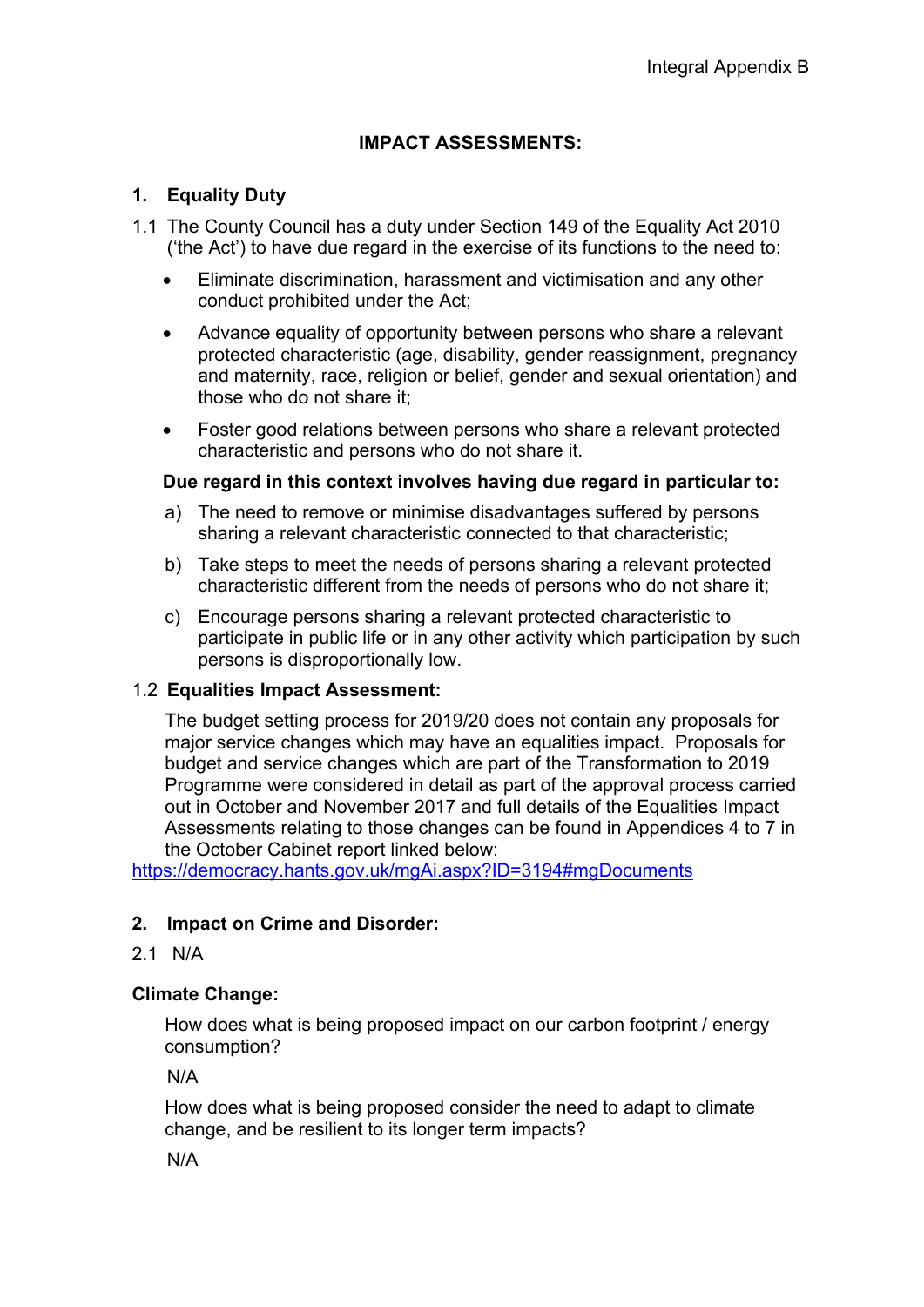# **Budget Summary 2019/20 – Children's Services Department**

| <b>Service Activity</b>                                                             | Original<br><b>Budget</b><br>2018/19<br>£'000 | <b>Revised</b><br><b>Budget</b><br>2018/19<br>£'000 | <b>Proposed</b><br><b>Budget</b><br>2019/20<br>£'000 |
|-------------------------------------------------------------------------------------|-----------------------------------------------|-----------------------------------------------------|------------------------------------------------------|
| <b>Early Years</b>                                                                  | 80,115                                        | 76,586                                              | 78,076                                               |
| <b>Individual Schools Budgets</b>                                                   | 546,797                                       | 545,885                                             | 557,372                                              |
| Schools De-delegated Items                                                          | 2,102                                         | 2,098                                               | 2,171                                                |
| <b>Central Provisions Funded Through</b><br><b>Maintained Schools Budget Shares</b> | 2,250                                         | 2,246                                               | 2,998                                                |
| <b>Growth Fund</b>                                                                  | 5,165                                         | 5,022                                               | 5,705                                                |
| <b>Schools Block</b>                                                                | 556,314                                       | 555,251                                             | 568,246                                              |
| <b>High Needs Block ISB</b>                                                         | 30,534                                        | 31,762                                              | 33,656                                               |
| <b>Central Provisions Funded Through</b><br><b>Maintained Schools Budget Shares</b> | 47                                            | 47                                                  | 65                                                   |
| <b>High Needs Top-Up Funding</b>                                                    | 63,461                                        | 62,828                                              | 67,129                                               |
| <b>SEN Support Services</b>                                                         | 4,808                                         | 4,729                                               | 5,095                                                |
| <b>High Needs Support for Inclusion</b>                                             | 3,286                                         | 3,196                                               | 3,097                                                |
| <b>Hospital Education Service</b>                                                   | 589                                           | 589                                                 | 589                                                  |
| <b>High Needs</b>                                                                   | 102,725                                       | 103,151                                             | 109,631                                              |
| <b>Central Block</b>                                                                | 8,116                                         | 8,116                                               | 8,275                                                |
| <b>Other Schools Grants</b>                                                         | 59,615                                        | 61,147                                              | 63,858                                               |
| <b>Schools Budget</b>                                                               | 806,885                                       | 804,251                                             | 828,086                                              |
| <b>Young Peoples Learning &amp; Development</b>                                     | 725                                           | 745                                                 | 772                                                  |
| <b>Adult &amp; Community Learning</b>                                               | 389                                           | 640                                                 | 334                                                  |
| <b>Asset Management</b>                                                             | 86                                            | 86                                                  | 88                                                   |
| <b>Central Support Services</b>                                                     | (227)                                         | (218)                                               | (221)                                                |
| <b>Educational Psychology Service</b>                                               | 1,565                                         | 1,574                                               | 1,712                                                |
| Home to School Transport                                                            | 32,180                                        | 31,631                                              | 31,684                                               |
| Insurance                                                                           | 39                                            | 39                                                  | 40                                                   |
| Monitoring of National Curriculum Assessment                                        | 51                                            | 46                                                  | 46                                                   |
| Parent Partnership, Guidance and Information                                        | 203                                           | 218                                                 | 214                                                  |
| Pension Costs (includes existing provisions)                                        | 2,600                                         | 2,480                                               | 2,465                                                |
| School Improvement                                                                  | 1,634                                         | 1,779                                               | 1,744                                                |
| SEN Administration, Assessment, Co-<br>ordination & Monitoring                      | 2,092                                         | 2,679                                               | 1,729                                                |
| <b>Statutory/Regulatory Duties</b>                                                  | 709                                           | 730                                                 | 663                                                  |